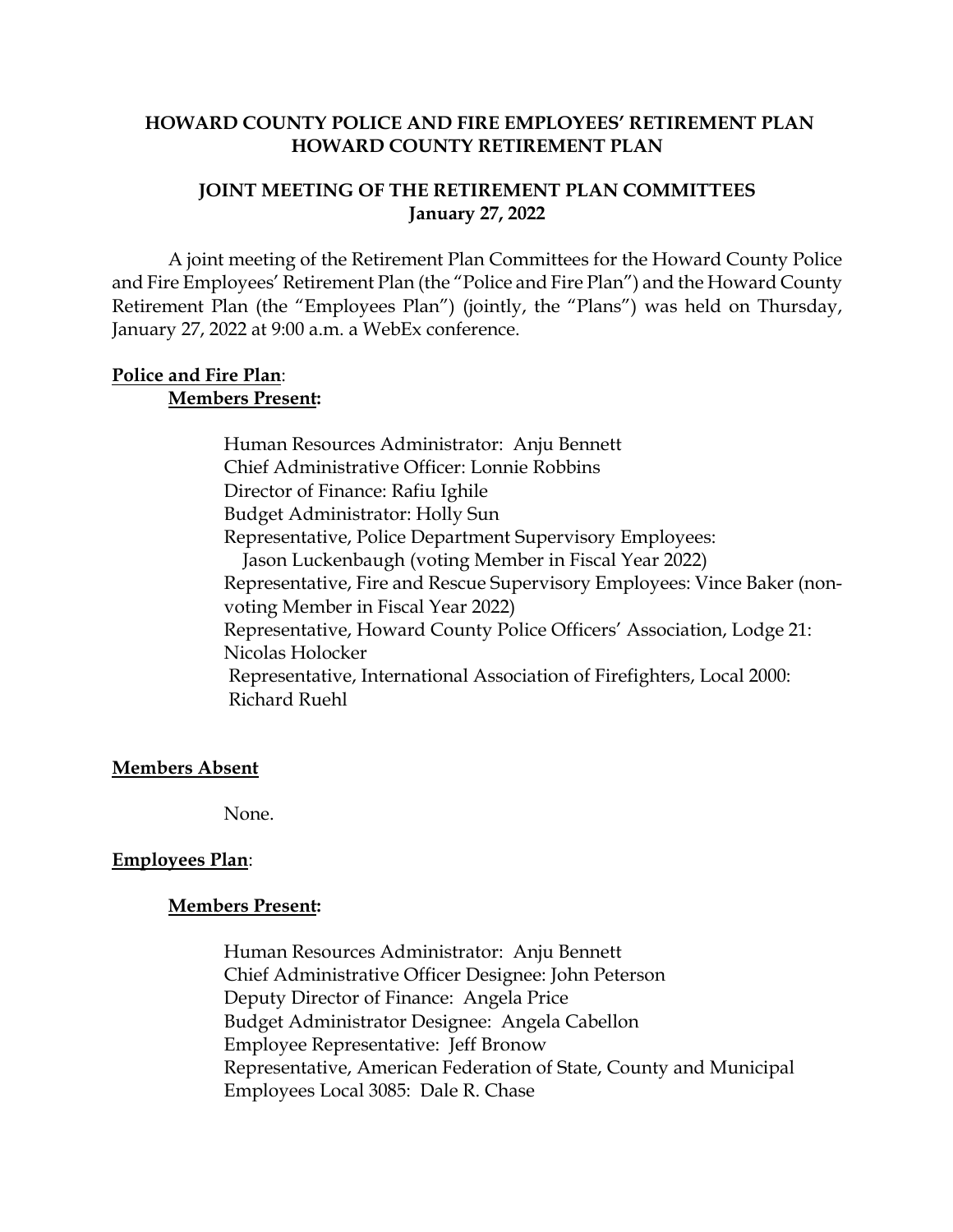Representative, American Federation of State, County and Municipal Employees Local 3080: Melanie Avery

#### **Member Absent**

None

Also present for all or a portion of the meeting were:

Scott Southern, Retirement Coordinator Karen Gerald, Assistant Retirement Coordinator Nike Yahaya, Retirement Assistant Sima Taghavi, Department of Finance Lori Buchman, Department of Finance TJ Mayotte, Deputy CIO, Howard County Margaret Belmondo, NEPC Francesca LoVerde, NEPC Ann Sturner, Bolton Tom Lowman, Bolton Jordan McClane, Bolton Jamar Herry, Office of Law Paul W. Madden, Whiteford, Taylor & Preston L.L.P.

Anju Bennett acted as Chair of the meeting and Paul Madden acted as secretary.

The minutes of the December 2, 2021 meeting of the Joint Committee were approved by the members of each Committee.

Ann Sturner, Thomas Lowman and Jordan McClane presented the actuarial valuation results as of July 1, 2021. The July 1, 2021 valuation provides the County's recommended contribution for fiscal year 2023. Bolton's report provided a participant's summary, historical Howard County contribution rates and a history of the funded ratio.

Ann Sturner presented the results of the Police and Fire Plan. Ms. Sturner reviewed the participant's summary provided in the report, as well as historical County contribution rates and historical changes in the funded ratio. If the Committee elects to keep the investment return assumption at 7.35%, the County contribution as a percentage of payroll will be 32.4% and the funded percentage will be 91.3%. If the Committee adopts the recommendation of Bolton to reduce the investment return assumption to 7.25%, the employer contribution will increase to 34.2% of payroll and the funded percentage will be 90.0%.

Ann provided local and national data on the discount rates of public defined benefit plans. This included a study of investment return assumptions by the National Association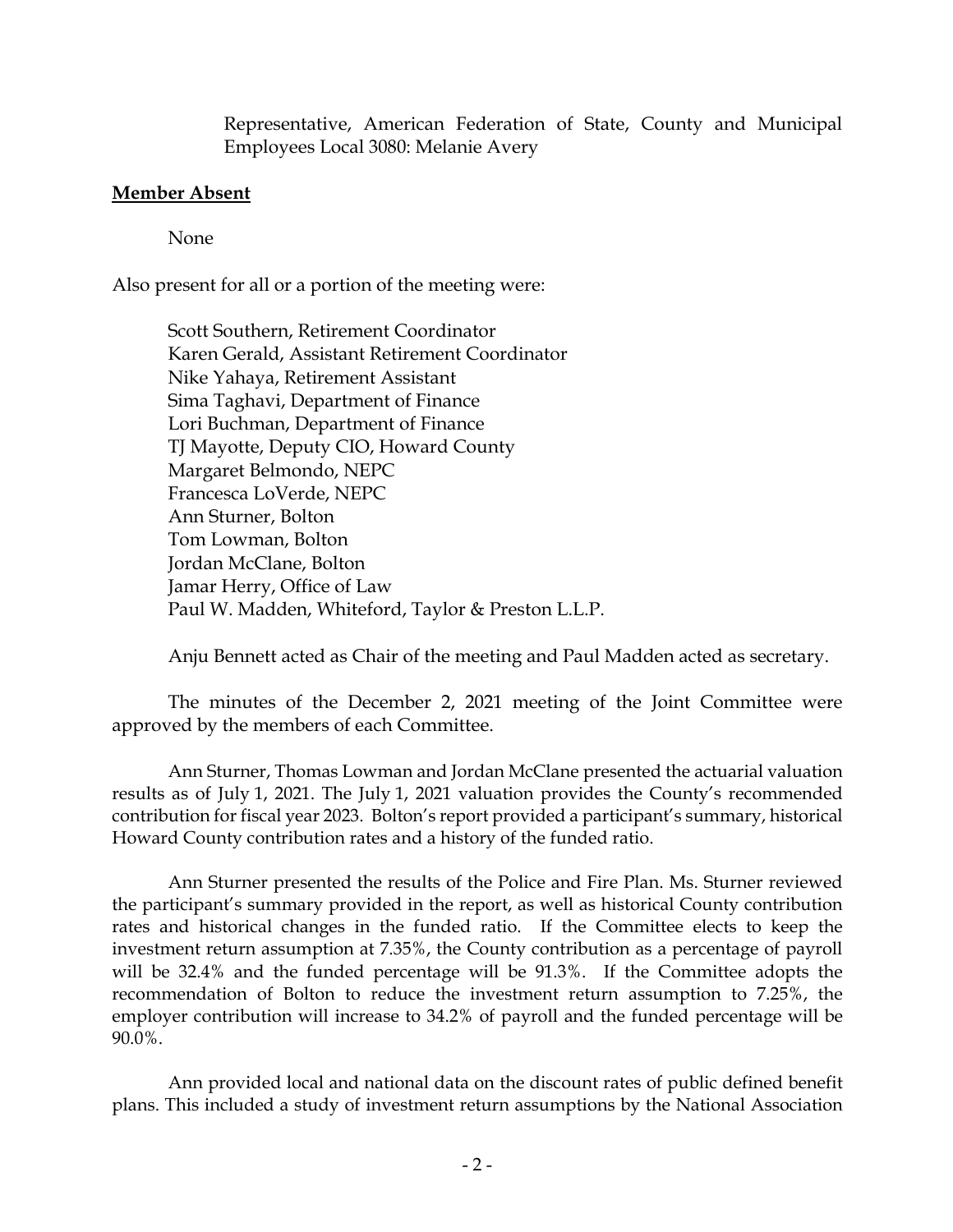of State Retirement Administrators as well as a survey of Bolton's Maryland clients. Tom Lowman indicated that the Plans' investment return assumption is in the comfortable range. Nevertheless, Bolton recommends a 0.10% reduction.

Jordan McClane presented the actuarial valuation for the Employees Plan. As with the Police and Fire Plan, the July 1, 2021 valuation provides the County's recommended contribution for fiscal year 2023. Mr. McClane reviewed the participant's summary provided in the report, as well as historical County contribution rates and historical changes in the funded ratio.

If the Committee elects to keep the investment return assumption at 7.35%, the County contribution as a percentage of payroll will be 9.4% and the funded percentage will be 100.9%. If the Committee adopts the recommendation of Bolton to reduce the investment return assumption to 7.25%, the employer contribution will increase to 9.7% of payroll and the funded percentage will be 100.5%.

Bolton recommends reducing the investment return assumption for both Plans from 7.35% to 7.25% and reducing the inflation/COLA assumption from 2.60% to 2.50%, effective July 1, 2022. The changes will impact the County contributions for the fiscal year ending June 30, 2023.

Upon motion duly made and seconded the following motion was approved by the members of each Committee

RESOLVED: that the Committee adopts each of the following Bolton recommendations:

- Decrease the investment return assumption from 7.35% to 7:25%
- Decrease the inflation/COLA assumption from 2.60% to 2.50%
- Revisit these assumptions next year and consider further reductions

Next, TJ Mayotte, Deputy CIO for Howard County made a presentation on the NIST Cybersecurity Framework, including steps to identify, protect against, detect, respond to and recover from cybersecurity threats.

Margaret Belmondo presented the November 2021 and December 2021, Preliminary Performance Reports. The total fund returned -1.4% for November and +2.0% for December. The fiscal year to date return as of December 31, 2021 was 3.9%. The market value of the fund as of December 31 was \$1.48 billion.

Margaret Belmondo presented NEPC's market outlook and asset allocation review. NEPC's 10-year return expectations are down 20 basis points: 10-year volatility is down 0.21%. NEPC does not recommend any changes to the fund's asset allocation.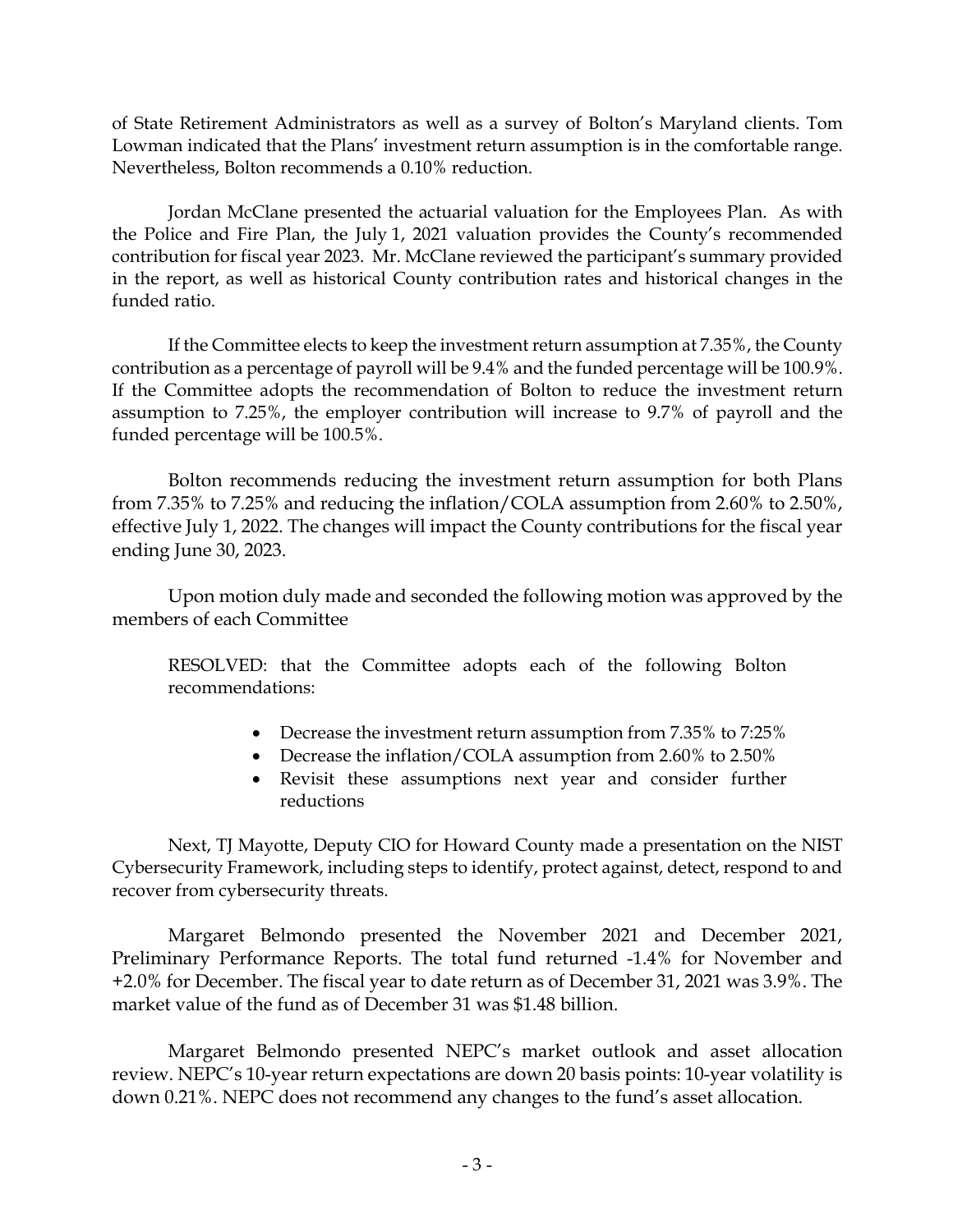Margaret presented a proposed 2022 work plan and introduced draft ESG policy language. Discussion on ESG language was postponed to a future meeting.

Margaret also provided a follow-up on Brown Capital. NEPC is neutral on Brown Capital and does not recommend any action.

 Scott Southern and Ann Sturner led a discussion of the capabilities of the PensionSoft software used by Howard County, the additional available capabilities, the benefits of utilizing additional capabilities, information security and the implementation process.

Currently, the County utilizes PensionSoft to give participants access to their benefit information via computer, tablet or smart phone, to allow the retirement staff access details and see participant activity. Participants and staff have online access to annual pension statements. Participants have access to on-demand pension estimates and general plan information and forms

The potential enhancements to the PensionSoft program would permit the County retirement team to change data such as earnings, employment history, military, purchased and transferred service and to create official benefit calculations rather than current estimates. Benefit payment election forms can be produced within the portal for individual participants upon retirement. The enhancements would also allow participants and staff to initiate retirement directly within the portal and then track process through until retirement. The improvements can also integrate other retirement plan and financial information to calculate targeted income replacement ratios**.** 

Once the update is approved the implementation of the enhanced features would take approximately 4-6 months. The cost for enhancements, which would not be incurred until fiscal year 2023, include an initial set-up fee approximately \$35,000 to \$50,000, an increase in the annual data maintenance fee of \$27,000, and a \$2.00 per participant increase in the fee for participant record management.

Anju Bennett and Rafiu Ighile discussed additional critical resource needs for the pension program in the areas of human resources support and financial support. They requested one additional pension analyst for the Office of Human Resources pension administration team and one Fiscal Specialist II in Finance to support pension investment management. Positions are needed at the Administrative Analyst II (grade K) position. The expected annual costs of the new positions would be approximately \$200,000.00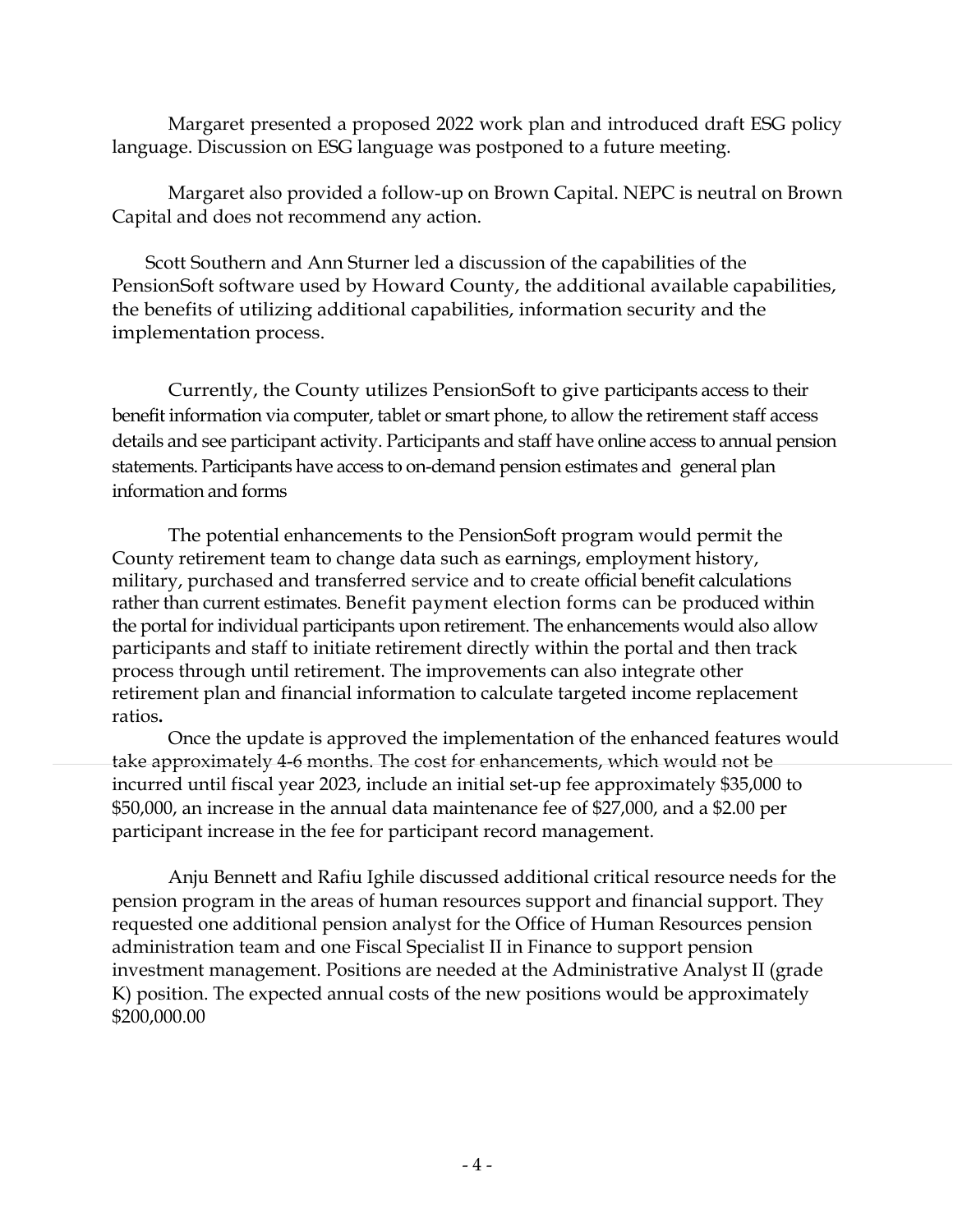Paul Madden noted that the memorandum from Anju and Rafiu clearly documents that the expenses for the PensionSoft enhancements are reasonable expenses of administering and operating the plan.

After discussion and motion duly made and seconded, it was

RESOLVED: that the Committees approve the recommended enhancements to the PensionSoft software.

Dale Chase raised a governance concern that the two additional personnel, as well as the personnel that currently provide administrative support for the Plans are employees of the County rather than employees of the Plans. After discussion and motion duly made and seconded, it was

RESOLVED: that the Committees approve the hiring of one pension analyst for the Office of Human Resources pension administration team and one Fiscal Specialist II to support pension investment management. Positions are grade K position. The expected annual costs of the new positions would be approximately \$200,000.00.

Dale Chase abstained.

Next, the meeting of the Committee for the Employees Plan adjourned. At 11:50 a.m., a motion was made by Lonnie Robbins and seconded by Rafiu Ighile to close the meeting of the Police & Fire Plan committee, pursuant to General Provisions Article § 3-305(b) to discuss a personnel matter that affects one or more specific individuals, to consult with legal counsel to obtain legal advice on a legal matter and to consult with staff, consultants and other individuals about pending or potential litigation. Anju Bennett, Lonnie Robbins, Rafiu Ighile, Holly Sun, Jason Luckenbaugh, Cole Holocker, Vince Baker and Richard Ruehl voted in favor of the motion. There were no absences, negative votes or abstentions.

Paul Madden, Jamar Herry, Scott Southern, Karen Gerald, Nike Yahaya and Sima Taghavi participated in the closed session. During the closed session the Committees discussed a confidential personnel matter.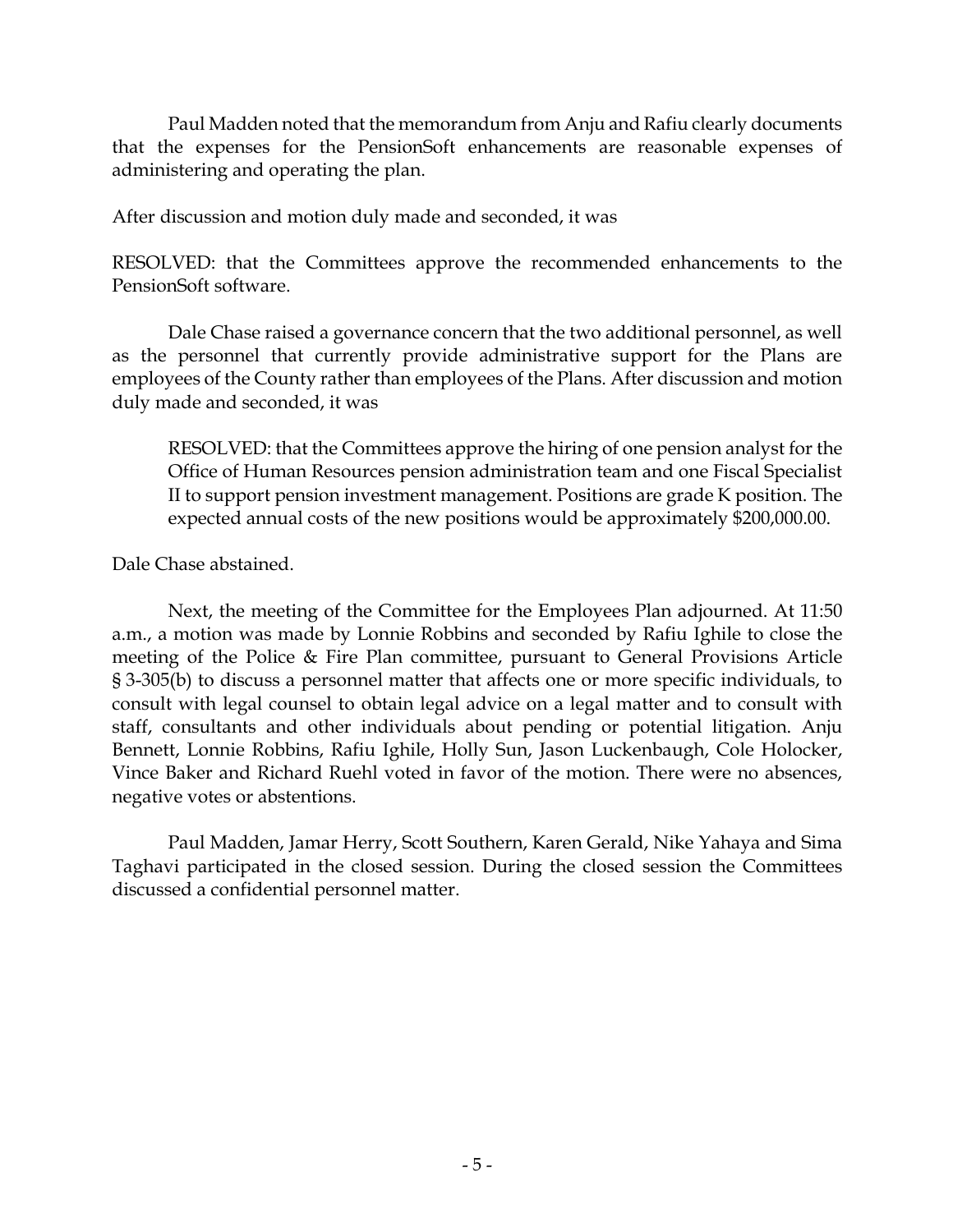When the meeting reopened, the Committee for the Police & Fire Plan took no action. There being no further business, the meeting adjourned.

Respectfully submitted,

Paul Madden *Paul Madden* Secretary of the Meeting

*12187397*